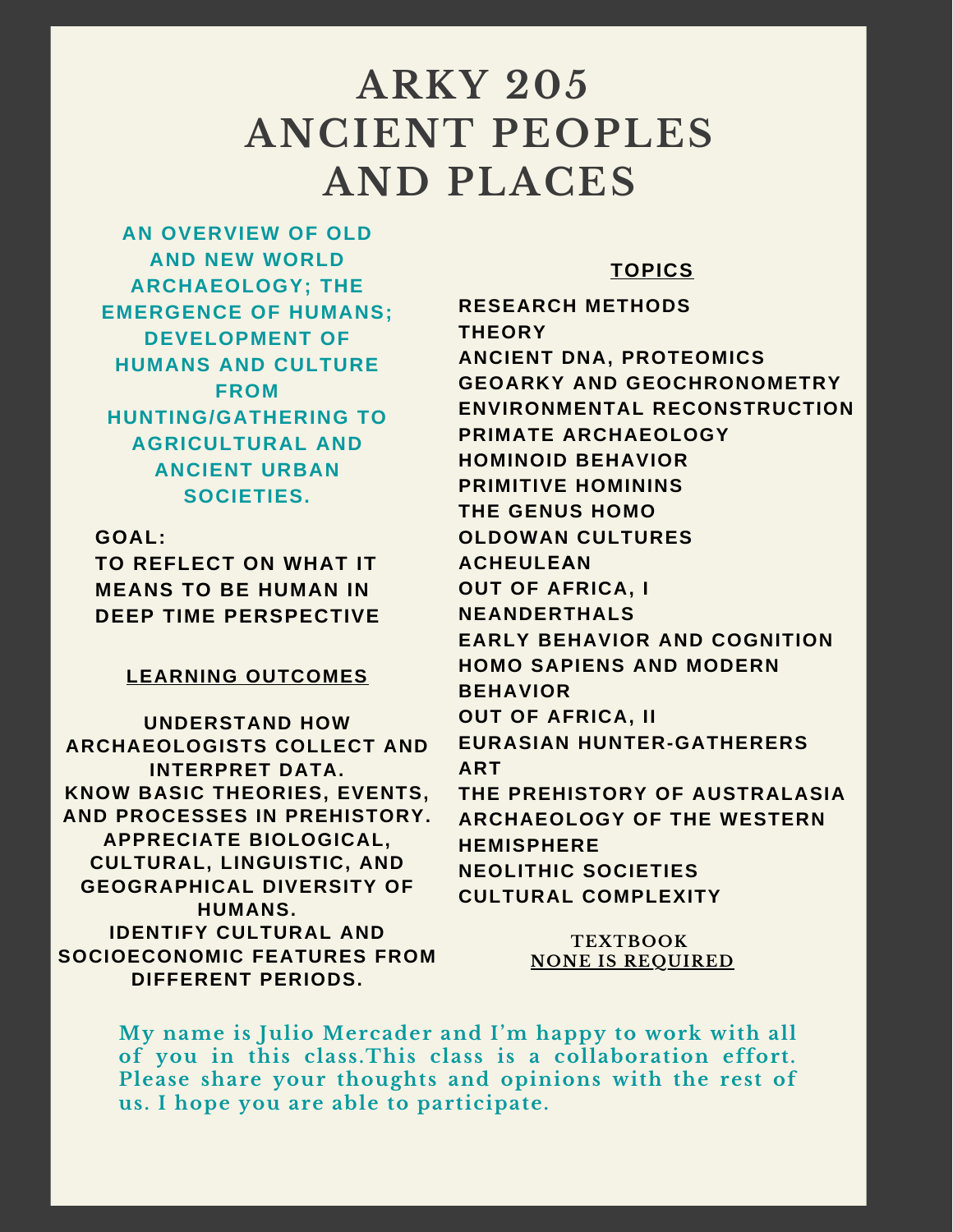#### **ARKY 205 ANCIENT PEOPLES AND PLACES**

## **Online delivery**

## **Structure:**

- **• All materials are in a D2L 'Homepage'.**
- **• A course is subdivided in 'Topics'.**
- **• Every topic comprises several 'Lessons'.**

**• At the start of every week, all lessons pertinent to that week's topic will be uploaded.**

### **Format:**

- **• A lesson consists of one or more Powerpoint presentation(s).**
- **• A separate file narrates each Powerpoint slide.**

**• Open office hours are via Zoom, to discuss student questions and answers, but students must submit their questions on D2L (Discussions>>>Topic) 24h ahead of time. Dates: September 9, 23, October 7, 14, 28, November 18, December 2. Office hours: 9:00-9:50 am.**

**• Throughout the term, you will be quizzed five times on D2L. Each quiz is ten questions long. These questions follow a short format and/or true/false. Quizzes are accessible online for 24h, and you have ONE continuous 75 minute period to complete them. Quiz dates: September 25; October 2, 23; Nov 6, 27. Quiz availability starts at 9:00 am of the evaluation date.**

**• There are three mid-terms, on D2L. Exams are accessible online for 24h, and you have ONE continuous 75 minute period to complete them.Dates, October 9; November 20; December 4. Mid term availability starts at 9:00 am of the evaluation date. Mid terms 1 and 2 are preceded by a study guide. All midterms are multiple choice.**

**• Recording of zoom meetings, presentations, and discussion is strictly forbidden. There will be no uploading of zoom sessions for later use. Students are not required to show themselves on camera. Attendance is not required. Participation is not required. Lateness is not accepted in any form, whether joining a Zoom discussion or taking a quiz or mid term. There are no alternate assignments.** 

**Note: Students need to see the lecture (visually) in order to get ALL the information.** 

#### **In addition, students are expected to have:**

**A computer with a supported operating system, as well as the latest security, and malware updates;**

**A current and updated web browser;**

**Webcam/Camera (built-in or external);**

**Microphone and speaker (built-in or external), or headset with microphone;**

**Current antivirus and/or firewall software enabled;Stable internet connection.**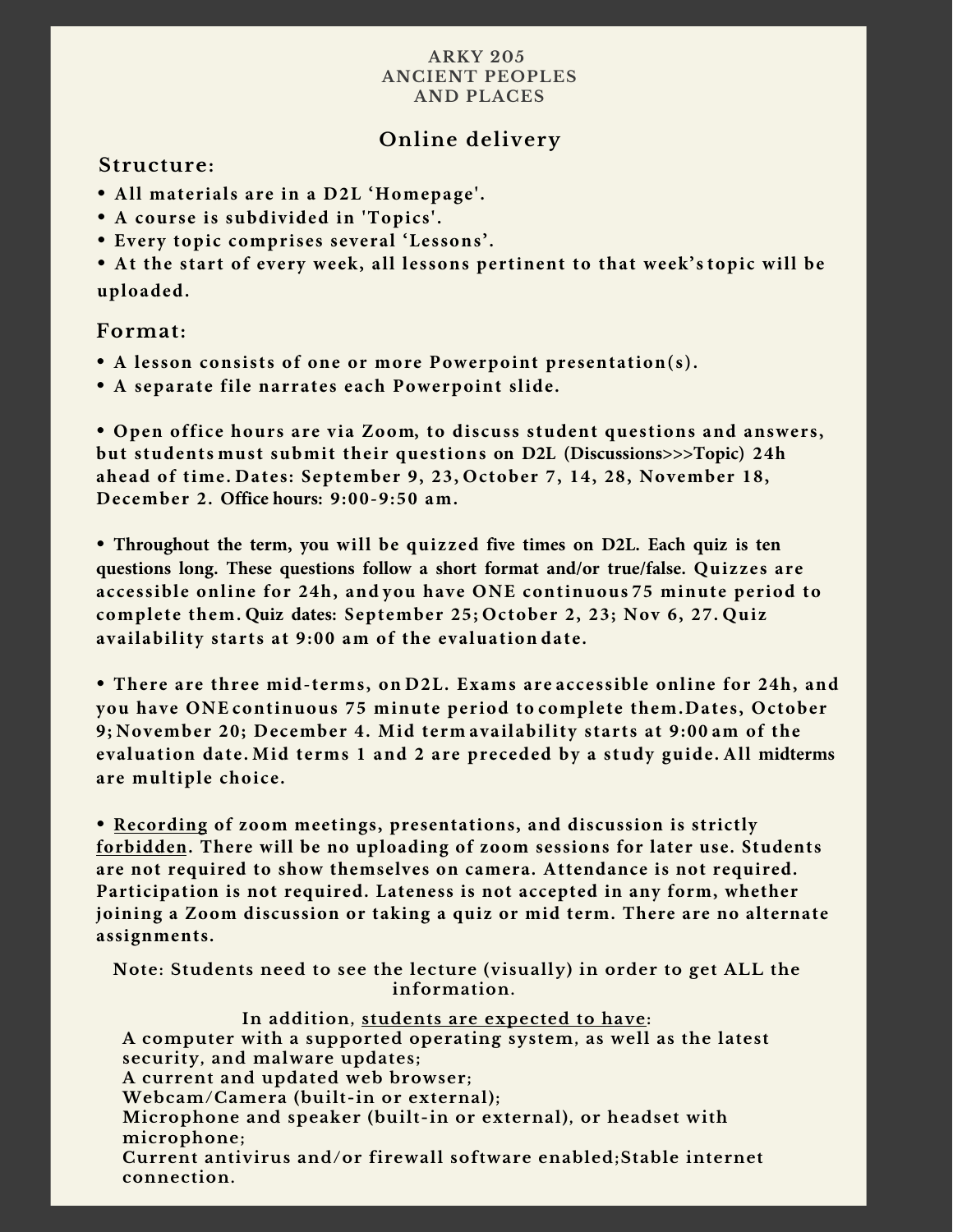**Contact: TA, work hours: 9am-4pm <connor.mcbeth@ucalgary.ca> Response: 72h. No reply after hours, weekends, holidays, and 24h before any exam, quiz, deadline.**

**Examination schedule and credit**

**Quiz 1, Sept 25, 2% Quiz 2, October 2, 2% Midterm 1, October 9, 35% Quiz 3, October 23, 2% Quiz 4, November 6, 2% Midterm 2, November 20, 40% Quiz 5, November 27, 2% Midterm 3, December 4, 15%** 

**Students do not have to pass all components of the class to receive a passing grade in the course.**

**Quiz: Multiple choice 10 questions. Midterm no.1, no. 2: Multiple Choice 50 questions; Midterm no. 3: 15-20 questions.** 

**You will be examined on Power Point written file=100%.** 

**(Should there be any disagreement in content between narration and written component of a lecture, the latter always supersedes narration for examination purposes.)**

**No books, notes, course materials, or online resources are allowed during evaluations. Should there be a technical issue at the time of examination the student should email both professor and TA.** 

**TA is available for questions during exams through email. Immediate response.**

**Grading System**

|                 | $59 - 62.9$ C- |
|-----------------|----------------|
| $71 - 74.9 B -$ | $55 - 58.9$ D+ |
| $67 - 70.9$ C+  | $50 - 54.9$ D  |
| $63 - 66.9$ C   | $50 F$         |
|                 | $75 - 79.9 B$  |